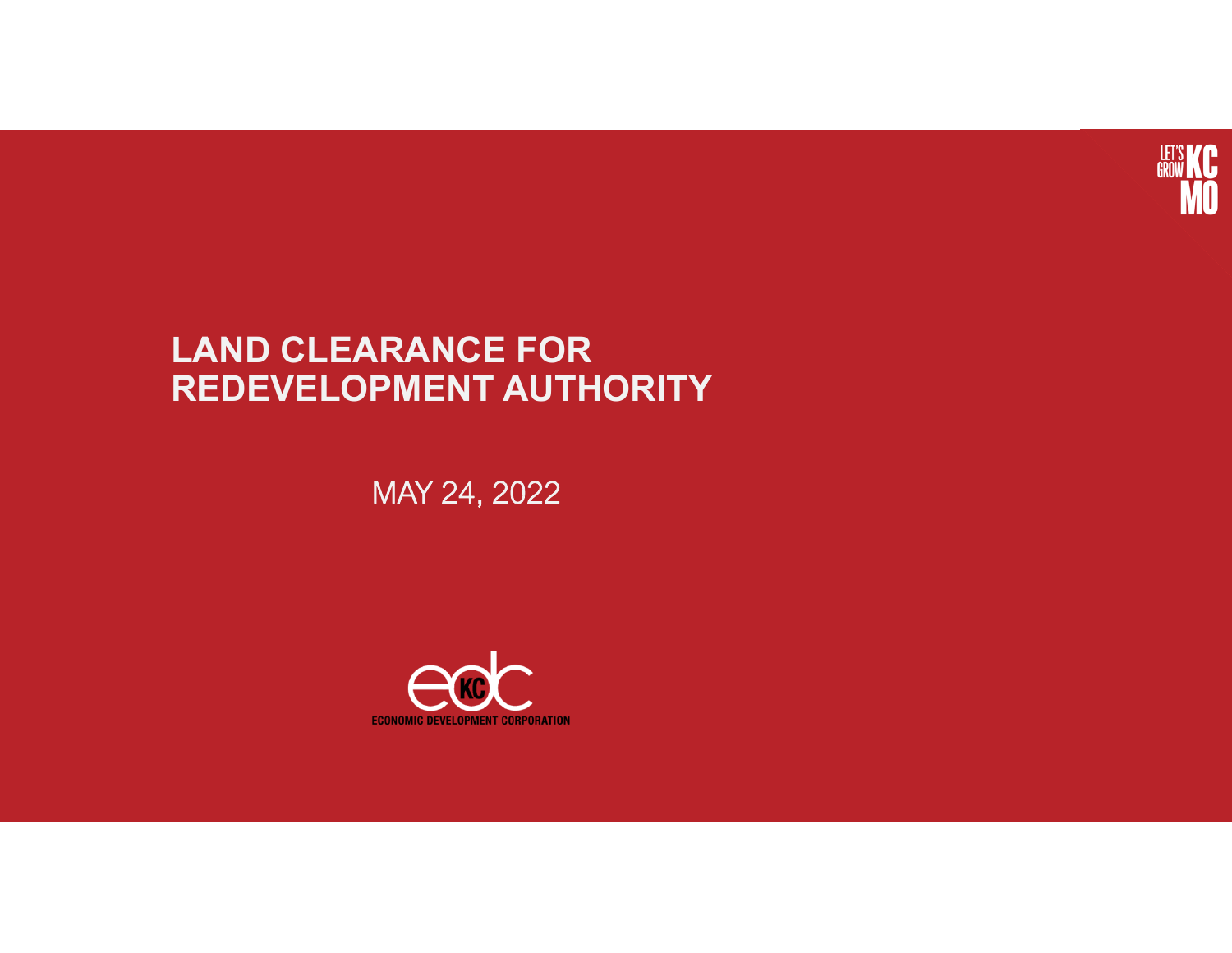

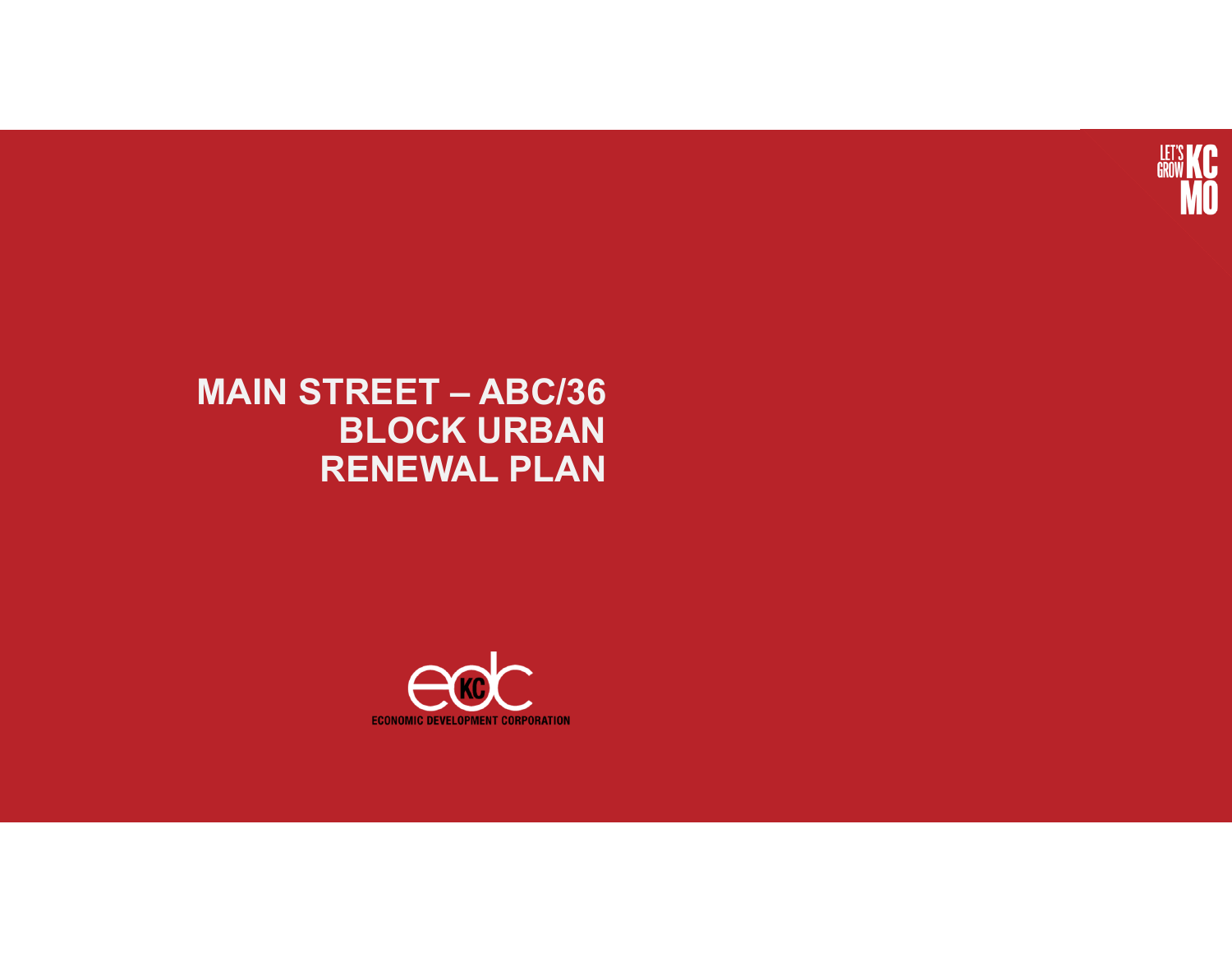**Council District: 4**



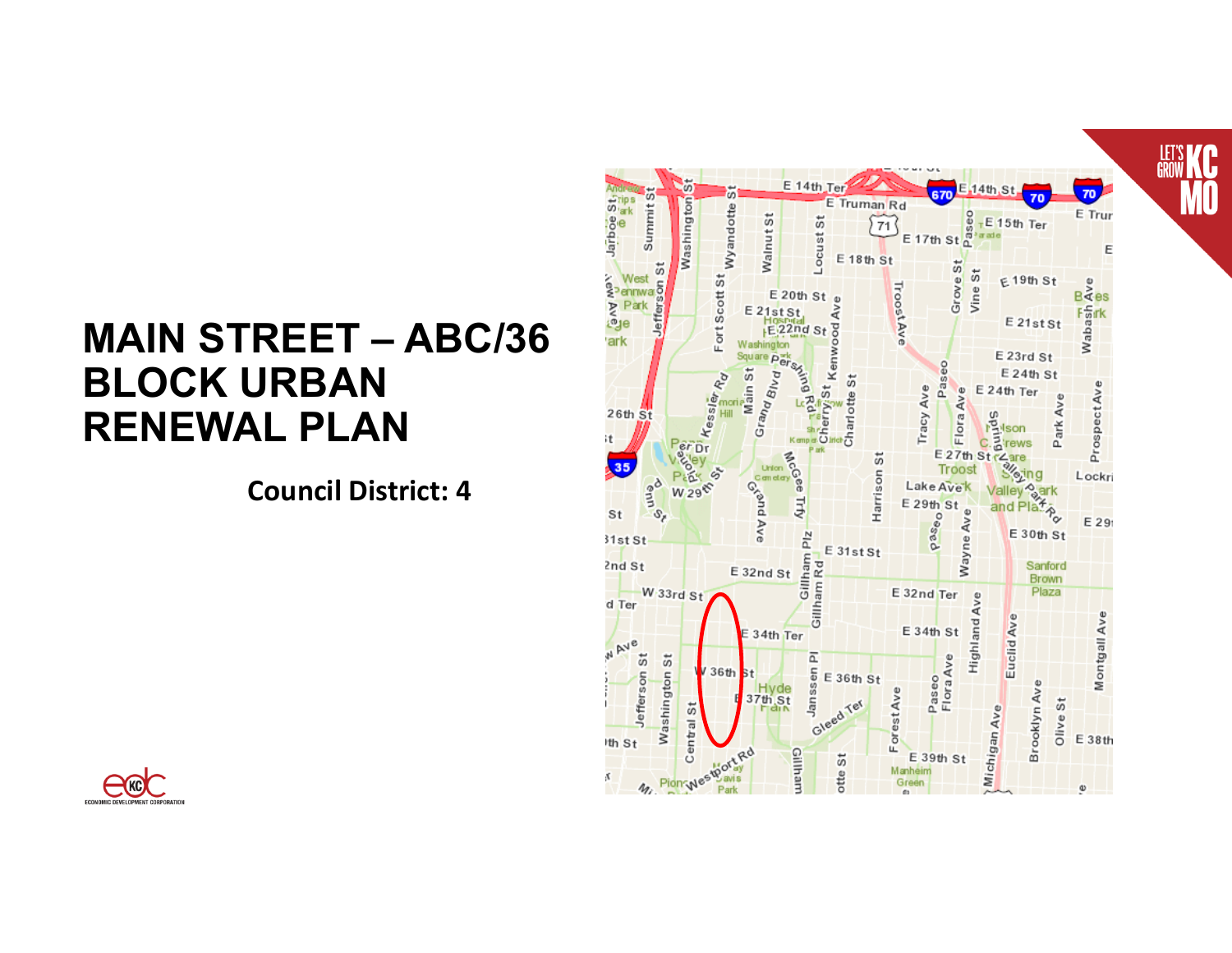





Project Area A:

3240 Main Street – Three – story white building 3244 Main Street – Six – story red brick building (ABC Building)

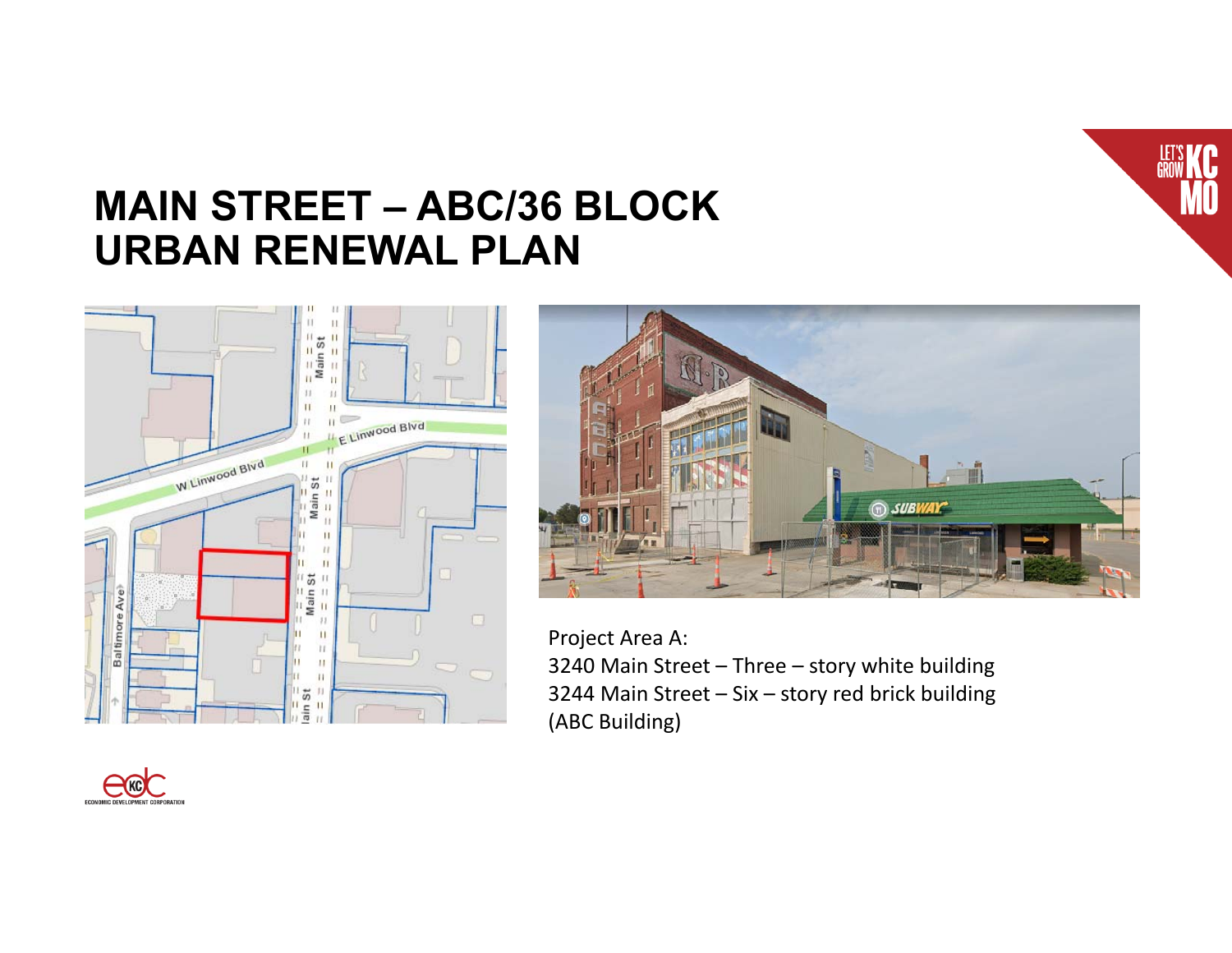





Project Area B: Looking south –southwest from Main Street 3620 Main Street – Three – story red brick building (Armory)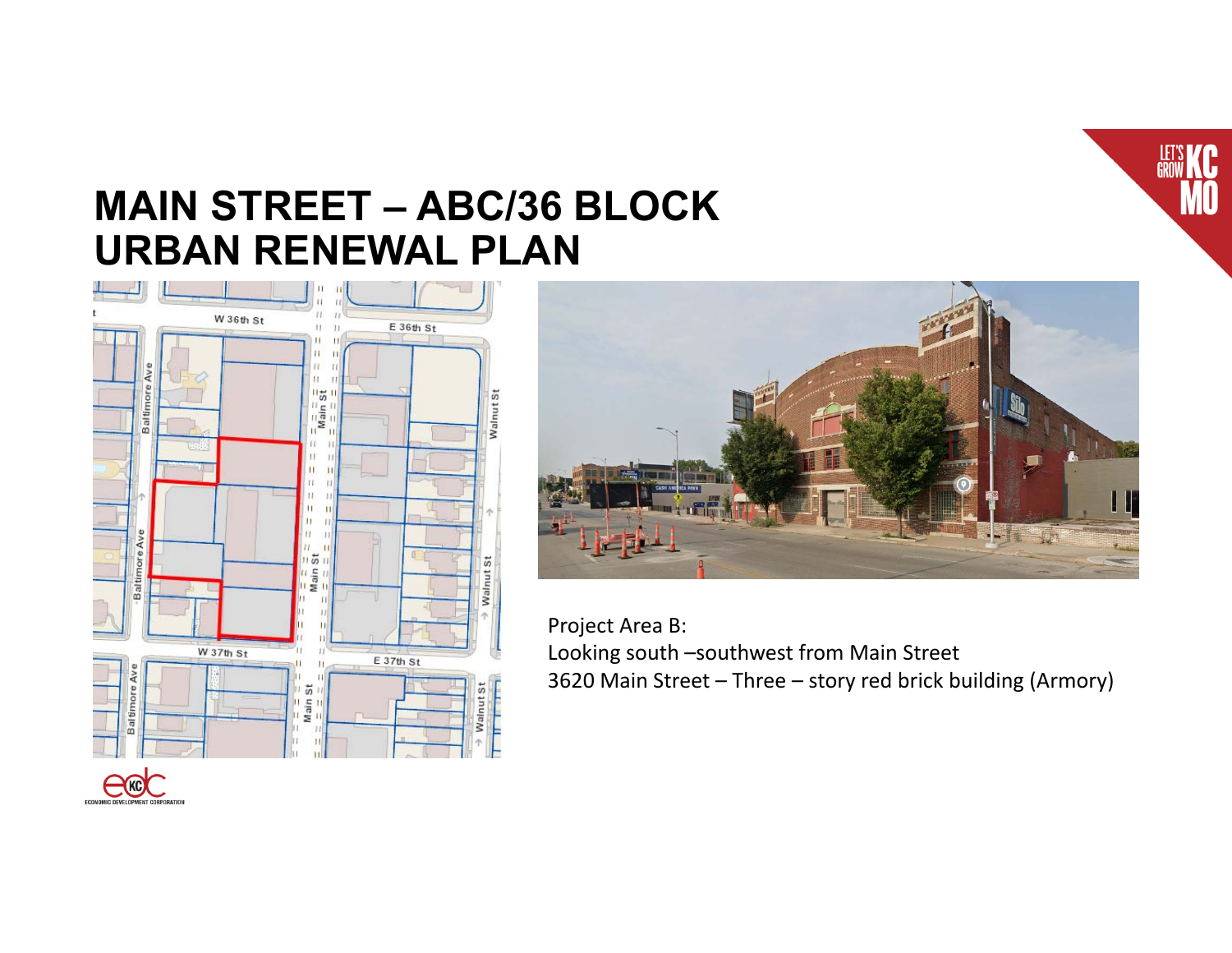

Looking west – southwest from Main Street

Looking west – northwest from Main Street



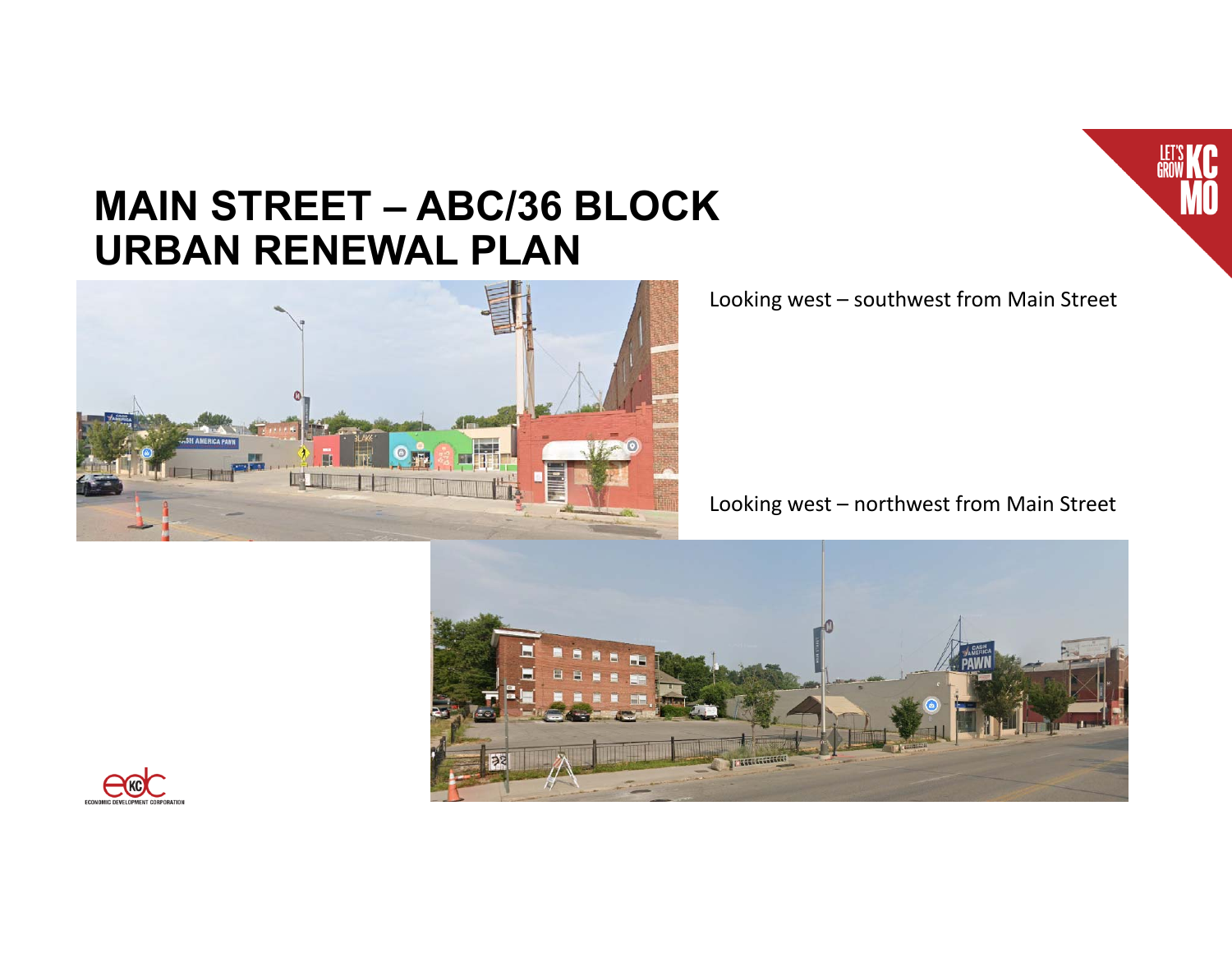

3633 – 3635 Baltimore Street

In Distressed census tract – tax abatement capped at 10 yrs./ 70% historic tax credit projects eligible for 10 yrs./100% abatement – historic tax credit projects also exempt from prevailing wage & affordable housing requirement



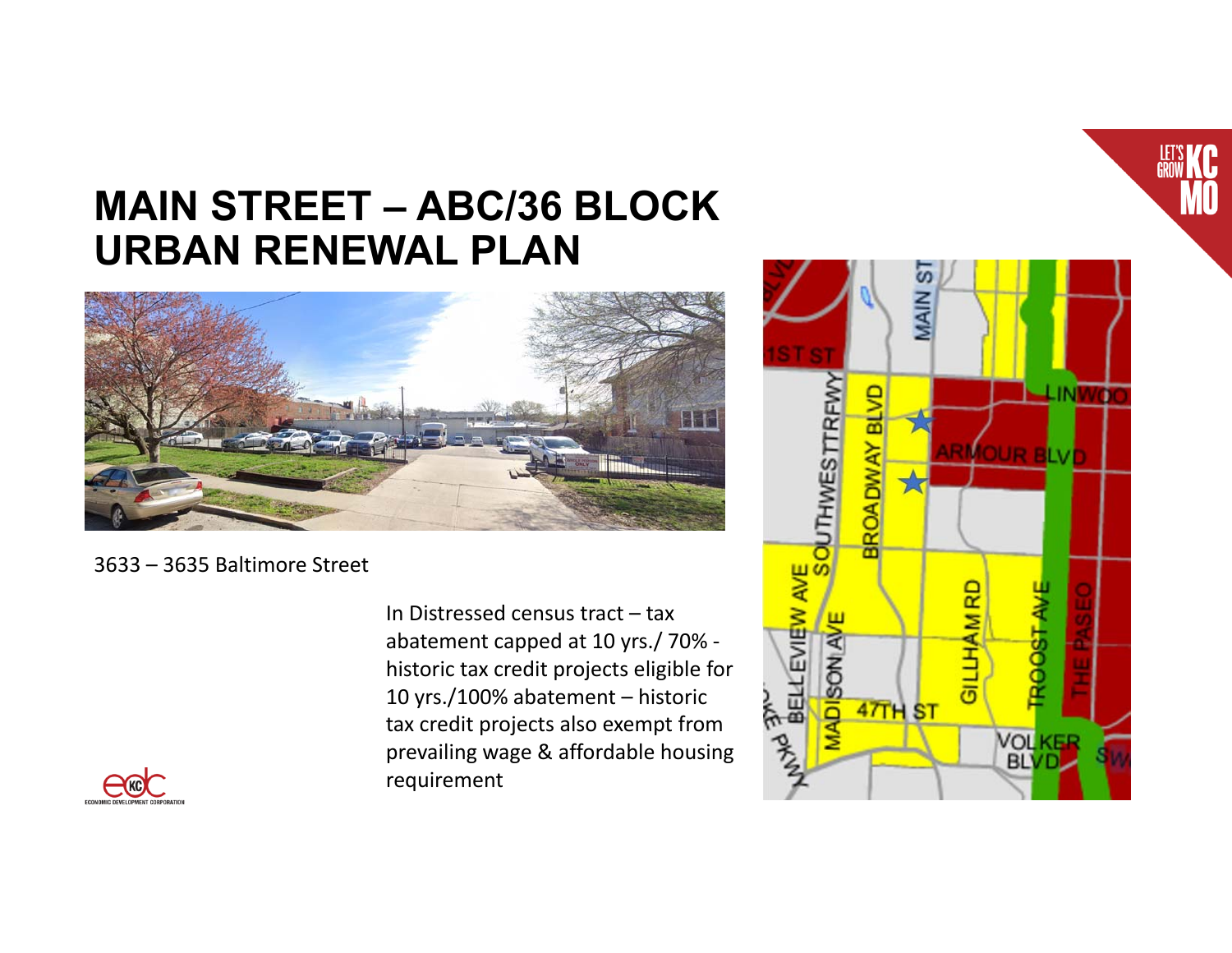

- Exact Landmark, LLC is Plan proponent – affiliated with Exact Partners, LLC\
- Plan has two discontiguous areas:
	- Project Area A 3240 & 3244 Main Street
	- Project Area B 3620 Main, 3634 Main, 3636 Main, 2 W. 37th Street, and 3622 – 3635 Baltimore Street
- Project Area A includes ABC Storage and Anderson Electric Car Buildings:
	- Historic rehabs into mixed-use buildings;
	- 50 -60 apartments total; and
	- approximately 4,100 sq. ft. of commercial rooftop space

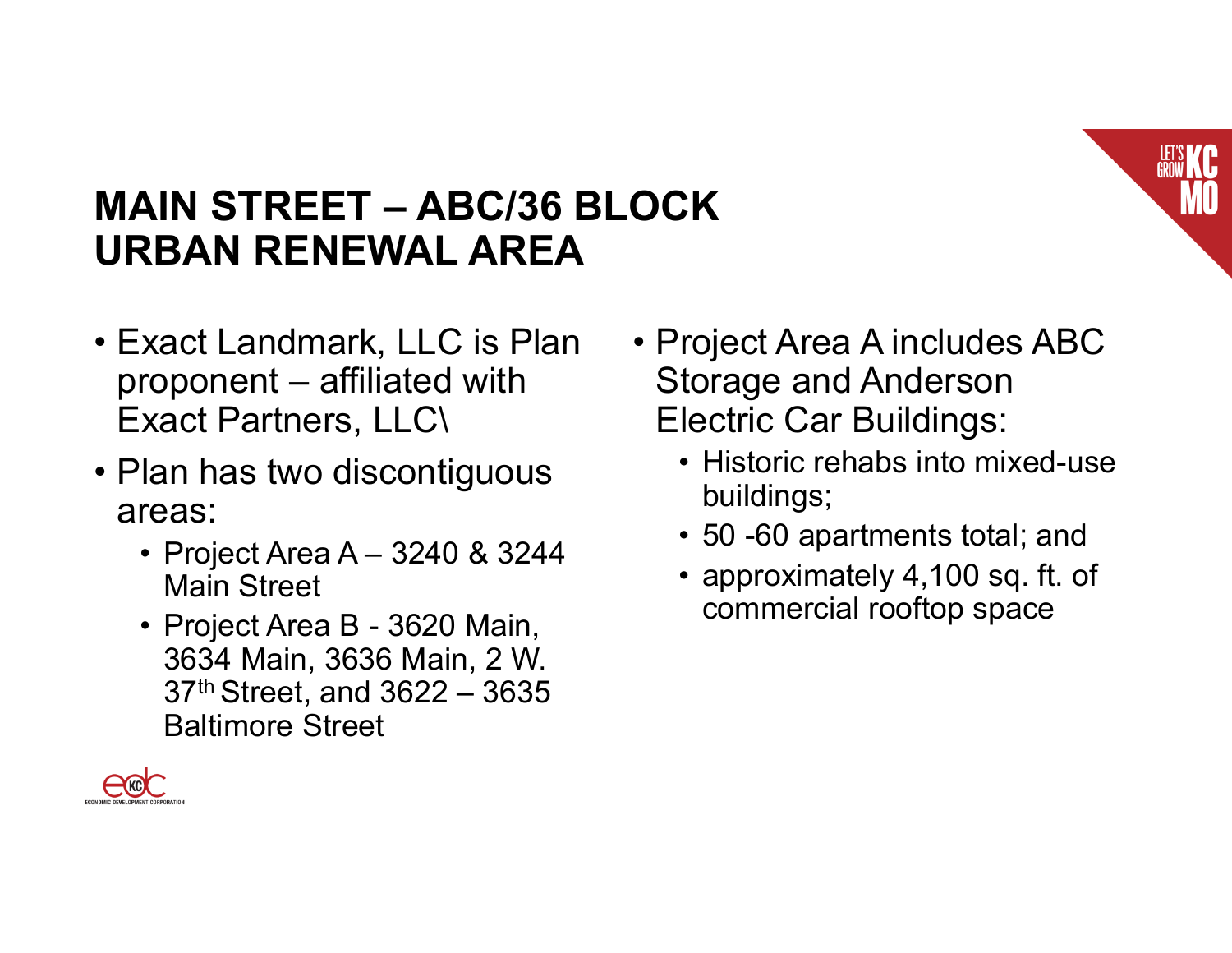

- Project Area B:
	- Former National Guard Armory to be rehabbed commercial and multifamily uses
	- Construction of eight townhomes on Baltimore Avenue
	- Redevelopment of other properties into mixed-use building:
		- 10,000 sq. ft. ground floor commercial;
		- Approx. 132 apartments total
- Project Area B will also include:
	- public outdoor patio adjacent to Armory Building
	- 94 underground parking spaces;
	- 93 parking spaces in two surface lots.